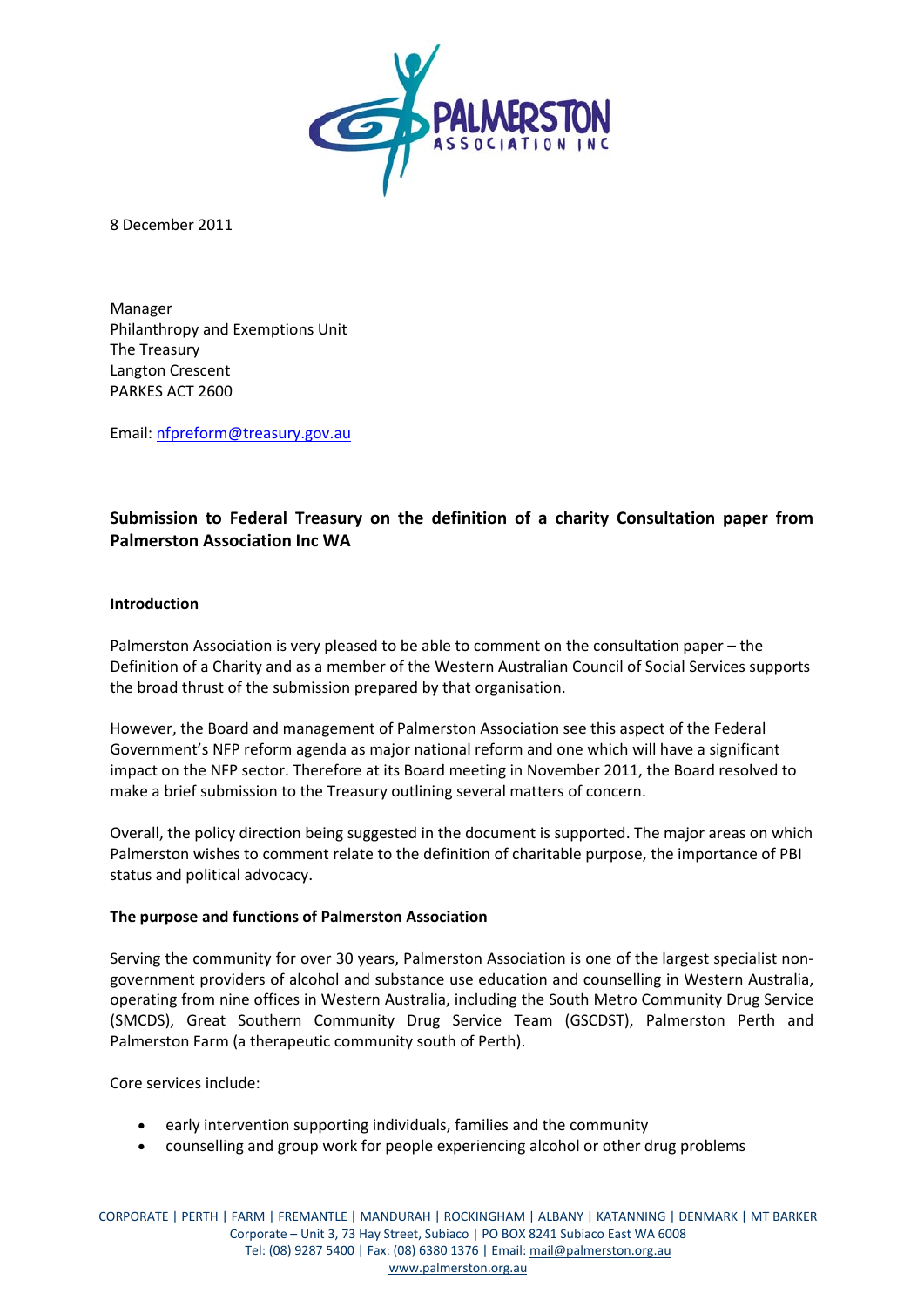- family support for those experiencing difficulties with a family member's drug use
- groups specifically designed for women, men, young people, parents or families
- education and training for other service providers, client groups, and the general community
- support and consultation to the local community and organisations such as schools, community groups, other service providers and private enterprise
- outreach counselling for youth

Our vision is to be recognised as the employer and partner of choice in the Alcohol and Other Drugs sector, offering best practice, flexible services throughout Western Australia, and as a leading advocate for harm minimisation policy reform.

Our purpose is to assist and support individuals, families and communities across Western Australia, by reducing the harm of alcohol and other drug use through counselling, therapies and education.

As an incorporated association under the WA Associations Incorporations Act, our objects as stated in the Constitution are

- Palmerston is established for the purpose of providing services to prevent or reduce the harm related to addictive behaviours for the individual, the extended family and the community.
- Palmerston may cooperate with any person or body having similar objects or objects of a charitable nature consistent with the attainment of the provisions of these objectives.
- The property and income of Palmerston shall be applied solely towards the promotion of the objects and no part of that property or income is payable or capable of being distributed, directly or indirectly to members except in good faith in the promotion of those objects.

# **Importance of simplifying the regulatory environment**

The current reform agenda has been heralded as bringing about a reduction in red tape for the NFP sector. Therefore the ultimate framework needs to ensure that this is the outcome. It is critical that the final legislation delivers clarity, certainty and ideally produce one regulatory body, a model wherein the Australian Charities and not for profit Commission (ACNC) has the legislative task of determining what and who is a charity and the ATO determines the taxation treatment within the regulatory framework of the ACNC. It is appropriate that the ACNC determines the PBI status of organisations. Thus the ATO would complement the decision making powers of the ACNC but not be the decision maker on who is accorded charitable and PBI status.

#### **Dominant purpose**

Over recent years, NFPs have been encouraged to embark on social entrepreneurial activities in order to increase their revenue base. Initiatives such as op shops, business enterprises and 'commercial' arms of NFPs have emerged as part of the charitable landscape. Thus some NFP activities may be seen as not having an exclusively charitable purpose, at least not prime facie. Where profits generated through social enterprises are reinvested in charitable activities, this needs to be acknowledged explicitly in the legislation as a legitimate activity of an NFP.